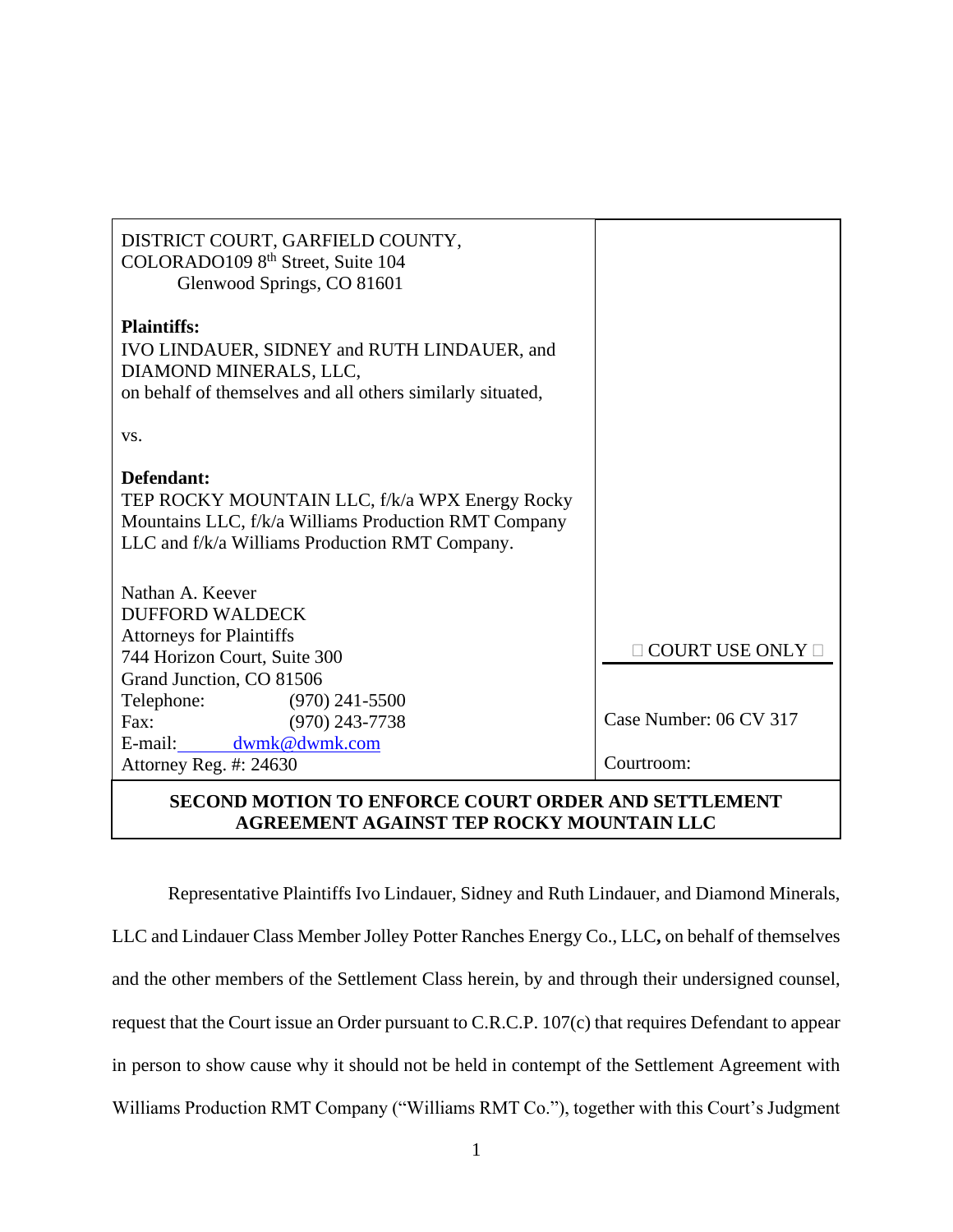of March 20, 2009, which approved the terms of the Settlement.

## **C.R.C.P. 121 § 1-15 ¶ 8 Certification**

Although pursuant to C.R.C.P 107 this Court may enter the requested show cause order *ex parte*, Class Counsel have elected to confer with counsel for Defendant and have been informed that the show cause order requested in this motion is OPPOSED.

## **Background**

1. In October 2008, Representative Plaintiffs and Williams Production RMT Company entered into the Settlement in Case Number 2006 CV 317 filed in Garfield County, Colorado District Court. (Settlement Agreement, Oct 17, 2008, hereinafter "Settlement Agreement"). The Settlement was approved by this Court at a fairness hearing on March 20, 2009, and the Judgment was entered by this Court on that same day. (Judgment, March 20, 2009, hereinafter "Judgment")

2. The Judgment certified the Settlement Class, as defined in Section A thereof, pursuant to C.R.C.P. 23(b)(3). (Judgment, p. 1)

3. After Williams Production RMT Company entered into the Settlement, it changed its form to a limited liability company and changed its name to Williams Production RMT Company LLC on October 12, 2010. On January 19, 2012, Williams Production RMT LLC changed its name to WPX Energy Rocky Mountain, LLC. ("WPX").

4. Effective on or about October 1, 2015, WPX Energy, Inc., WPX's parent, transferred WPX to Terra Energy Partners LLC.

5. On April 22, 2016, WPX changed its name to TEP Rocky Mountain LLC ("TEP").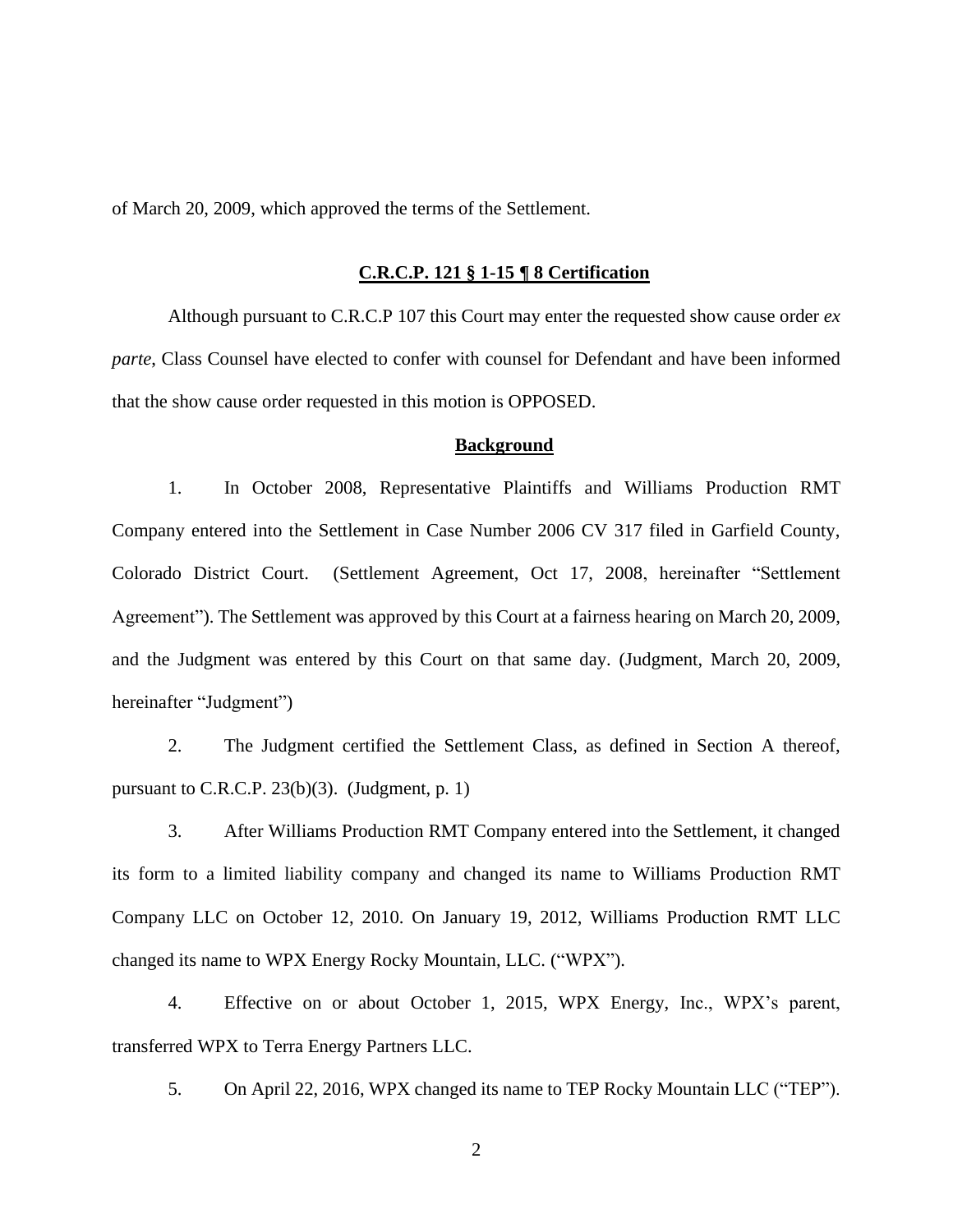6. Since March 2009, Settlement Class Members have received royalty payments from the same, single entity bearing the following different names: Williams Production RMT Company, Williams Production RMT LLC, WPX, and TEP. (Exhibit A, Denomy Affidavit ¶5).

7. The Settlement Class Members, together with Williams, as its name has changed from time to time to become TEP, are required to comply with the terms of the Settlement.

8. The Settlement Agreement, and the Judgment approving the Settlement Agreement, are enforced as an order of this Court. *Miller v. EnCana Oil & Gas (USA), Inc.*, 405 P.3d 488, 493 (Colo. App. 2017). This Court has inherent authority and jurisdiction to enforce its prior decrees. *Id.* Where a court has either retained jurisdiction over the settlement agreement in the order or has incorporated the terms of the settlement in its order or judgment, the parties' obligation to comply with the terms of the settlement are made part of the court's order. *Id.* (*citing Kokkonen v. Guardian Life Insur. Co. of Am.*, 511 U.S. 375, 381 (US 1994). Pursuant to C.R.S.§13- 1-114 (c), this Court is also expressly granted the "power to compel obedience with its lawful judgments and orders."

9. This Court expressly retained jurisdiction to implement and enforce the terms of the Settlement Agreement and has the power and authority to enforce its own orders.

a) Paragraph 5.2 of the Settlement Agreement provides that this Court "has continuing jurisdiction to enforce this paragraph." The Judgment also states, "This Court shall retain continuing jurisdiction of this action to address any issues concerning implementation of the Settlement Agreement and enforcing this Final Judgment." (Judgment, p. 8, ¶4).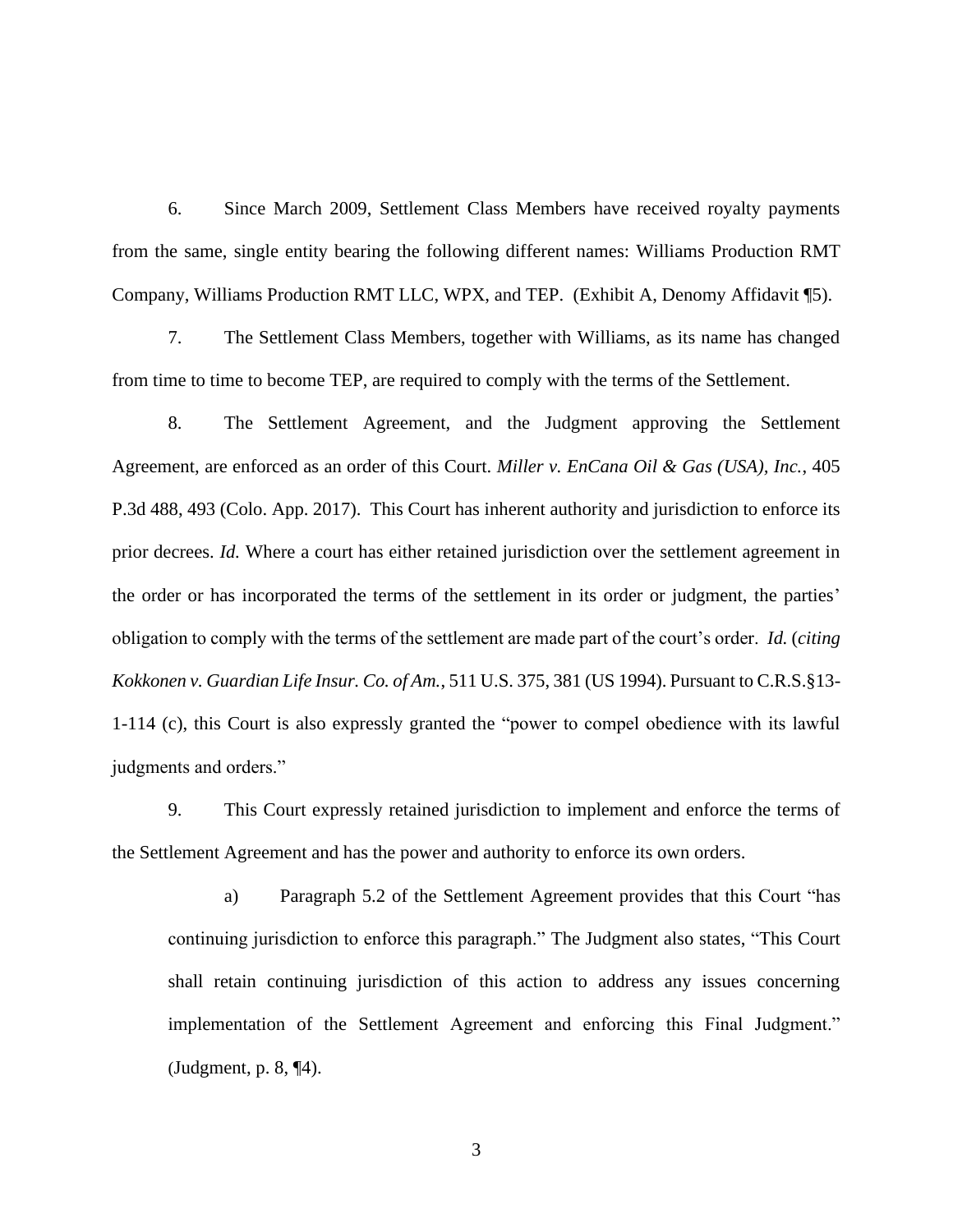b) The Settlement Agreement "establish[ed] certain rules to govern future royalty and overriding royalty payments so as to avoid or minimize disputes over royalty payments in the future." (Settlement Agreement, p. 2, ¶3).

c) Pursuant to paragraph 5.2 of the Settlement, Settlement Class Members are entitled to rely on the descriptions of future royalty payment methodologies set out in Section 4, together with representations set out in Section 5, of the Settlement Agreement.

d) Pursuant to paragraph 4.8 of the Settlement Agreement, "Williams and the Settlement Class Members shall be bound prospectively by the royalty methodology set forth in this Section 4 of this Settlement Agreement."

e) The Judgment also states: "This Court shall retain continuing Jurisdiction of this action to address any issues concerning implementation of the Settlement Agreement and enforcing this Final Judgment." (Judgment p. 8, ¶4).

f) The June 27, 2019 Order Granting Final Approval To Settlement Agreement and Final Judgment following the first Motion to Enforce filed in this matter, states "this Court shall retain continuing and exclusive jurisdiction to administer, implement, and enforce the Settlement Agreement, as well as the original Lindauer Settlement Agreement approved by this Court in 2009." Order at 4-5.

10. In Section 4 of the Settlement Agreement, the parties agreed on how residue gas deductions and certain aspects of Natural Gas Liquids royalty payments are to be calculated and paid to the Settlement Class Members after the effective date of the Settlement.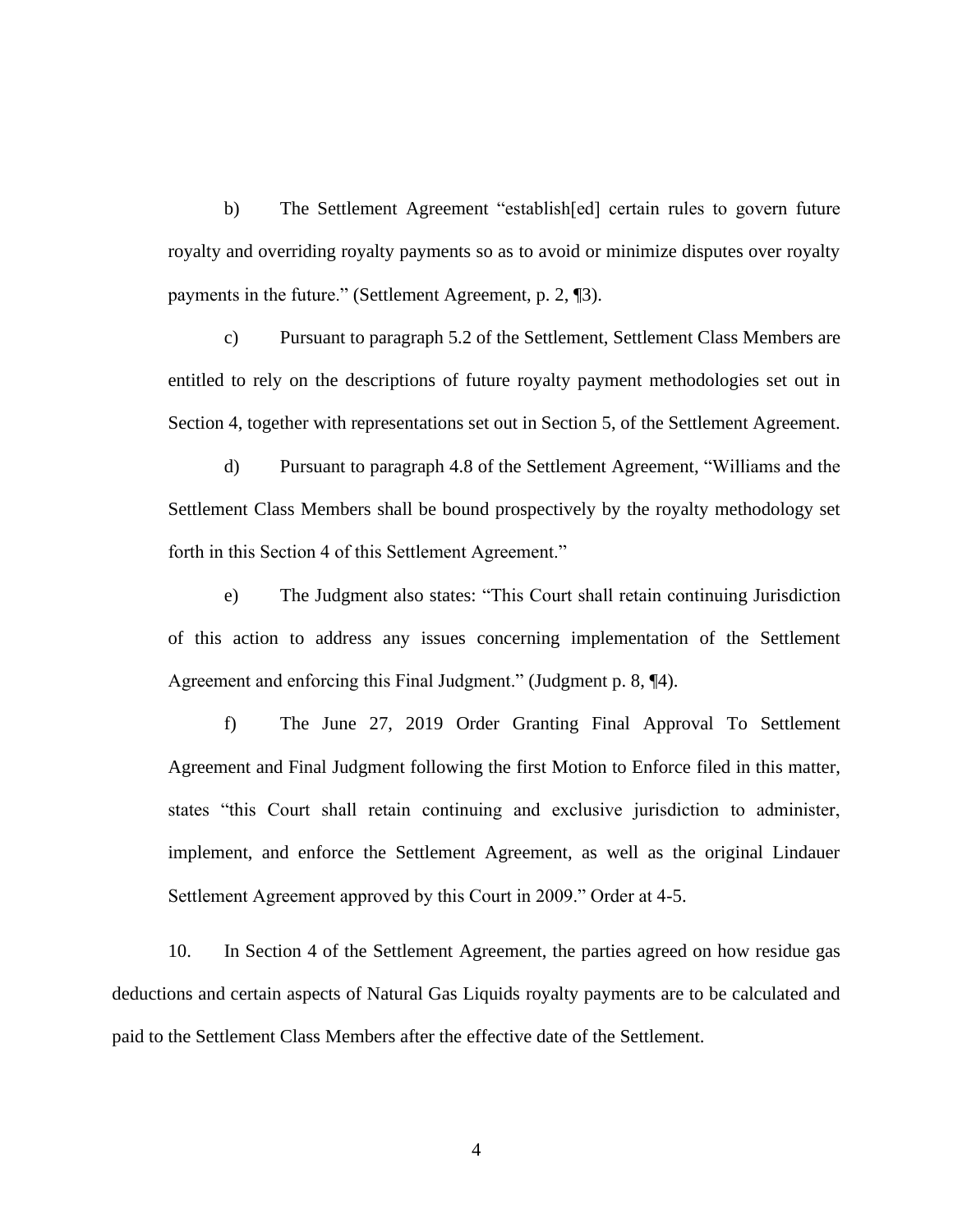### **Breach of Section 4.4**

11. Section 4.4 of the Settlement Agreement provides that TEP is prohibited from deducting processing expenses in excess of 1/3rd of the value of NGLs from Settlement Class Members receiving royalty payments under leases in Categories 1, 2, 3, 4, 5, 6, 7 and 10.

12. The 1/3rd limit was breached when at the end of June 2019, or shortly thereafter, TEP recalculated processing deductions for production year 2015. The amount of excessive deductions for processing costs ranged up to \$44.00 per gallon for production months January 2015 through December 2015. (Exhibit A, Denomy Affidavit ¶15).

### **An Accounting is Necessary and Appropriate**

13. Where the royalty owner brings a claim for royalty underpayment, and the lessee has control of the information necessary to calculate damages, the royalty owner is entitled to an accounting to facilitate an accurate calculation of damages. *Patterson v. BP America Prod. Co.*, 159 P.3d 634, 642 (Colo. 2006).

14. An accounting may be required in a remedial contempt order pursuant to C.R.C.P. 107 entered to enforce a prior court order. *Robinson v. Hossack*, 303 P.3d 656, 567 (Colo. App. 2013).

15. The Settlement Class Members have demonstrated that TEP has breached the Settlement and has not complied with the terms of the Judgment. TEP has exclusive access to and control over the data, information, calculations performed and allocations necessary to properly calculate and pay royalty to Settlement Class Members in accordance with the terms of the Settlement Agreement. (Exhibit A, Denomy Affidavit ¶17).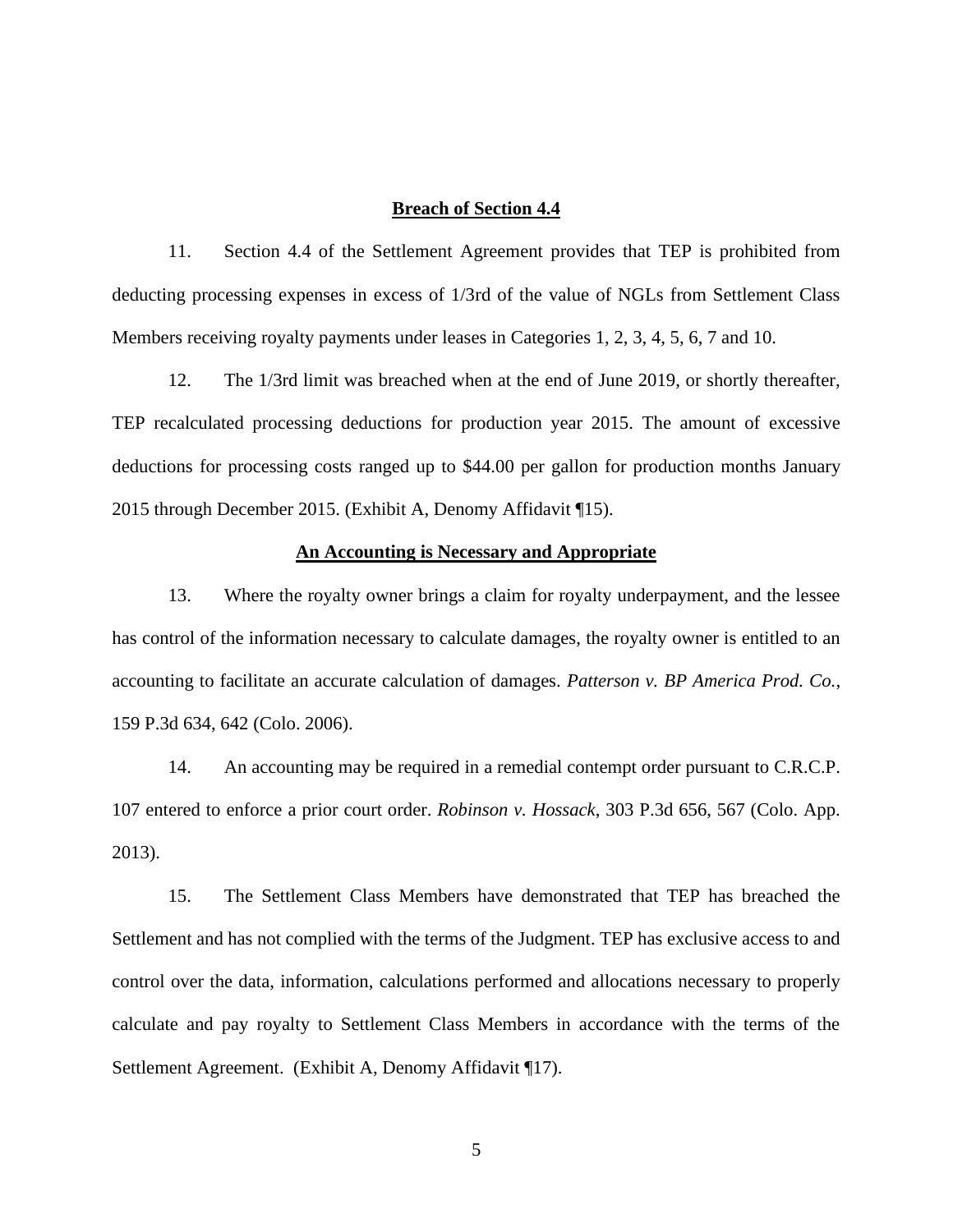16. Without the undisclosed information that TEP has in its possession and control, the Settlement Class Members are not able to determine their share of the royalty underpayments. (Exhibit A, Denomy Affidavit ¶16).

17. TEP has the means and ability to provide the Court with an accounting showing the differences between the actual royalty payments and what is required by Section 4 of the Settlement Agreement. (Exhibit A, Denomy Affidavit ¶18). An accounting by TEP is necessary and appropriate to efficiently and effectively enforce this Court's prior Judgment and to enforce the Settlement.

#### **Request for Show Cause Order and Hearing**

22. Because the Court retained jurisdiction to enforce the Settlement and the Settlement Class has been certified in the Judgment, this Court has the power and authority to enter and to enforce orders to direct the parties to take actions to give effect to and enforce its own orders and judgments. *Miller v. EnCana, supra; Patterson v. BP, supra.*

23. C.R.C.P. 107 authorizes this Court to compel obedience with its lawful orders by means of a show cause order and to grant remedial sanctions for contempt, both direct and indirect.

24. As demonstrated above and in the supporting affidavit, the requirements of C.R.C.P. 107 are satisfied: 1) TEP has breached the Settlement and thereby has failed to comply with the lawful order of this Court, 2) TEP had knowledge of the Settlement and Judgment, 3) TEP has the present ability to comply with the terms of the Settlement, and 4) TEP has the present ability to provide this Court with a corrected accounting in which TEP re-computes the royalty payments owed to Settlement Class Members in the manner necessary to comply with the terms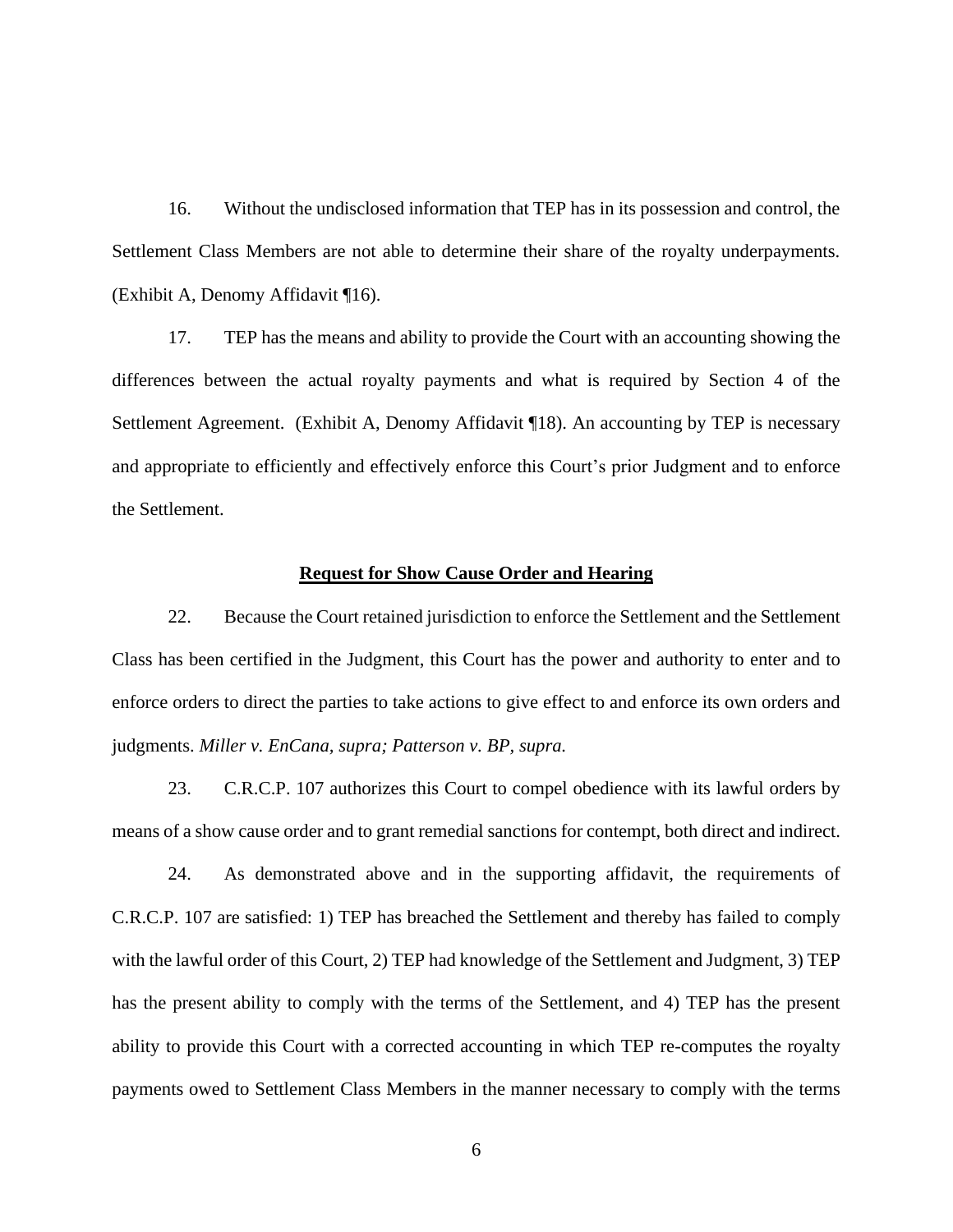of the Settlement.

25. To enforce the Judgment and the Settlement, the Representative Plaintiffs, on behalf of themselves and the Settlement Class Members, request that this Court:

A) Enter an order to show cause pursuant to C.R.C.P. 107 (c) in the form filed herewith, requiring TEP to show cause why it should not be held in contempt of the Judgment;

B) Schedule a one-day show cause hearing, not less than thirty (30) nor more than forty-five (45) days following the entry of the Order to Show Cause;

C) If appropriate, upon the conclusion of the show cause hearing, enter an order to enforce the Judgment and Settlement against TEP pursuant to C.R.C.P.  $107$  (a)(3), (a)(5), c) and (d)((2), which requires TEP to comply with the terms of Section 4 of the Settlement, and to prepare an accounting under the Court's supervision to determine the amount due to each Settlement Class Member as the result of royalty payments made during and after the production months of 2015 that have not complied with the requirements of Section 4 of the Settlement;

D) Grant the Settlement Class Members such other and further relief as this Court deems to be appropriate, including other relief permitted by C.R.C.P. 107, together with interest at the maximum rate permitted by law, together with reasonable costs and attorney fees; and

E) At the conclusion of such accounting, enter judgment in favor of the Settlement Class Members.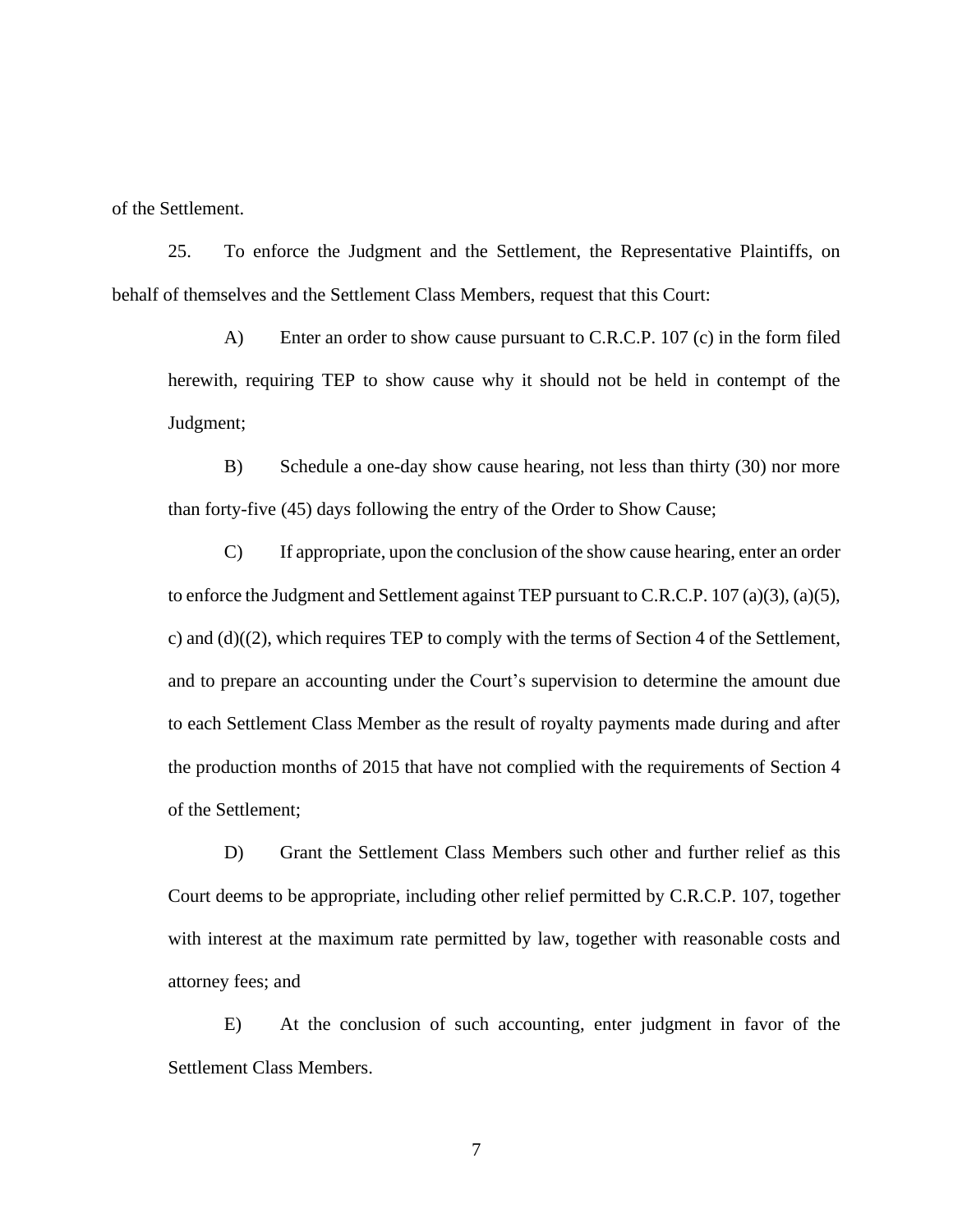RESPECTFULLY submitted this \_\_th day of April, 2020.

DUFFORD WALDECK

By: /s/ *Nathan A. Keever* Nathan A. Keever, #24630  *Attorney for Plaintiffs*

G.R. Miller, P.C. G.R. Miller, #8406 101 West  $11<sup>th</sup>$  Avenue, Suite 112 Durango, CO 81302 *Attorney for Plaintiffs*

FLEESON, GOOING, COULSON & KITCH, LLC Thomas D. Kitch, Kansas Bar #07034 Gregory J. Stucky, Kansas Bar #09674 David G. Seely, Kansas Bar# 11397 Ryan K. Meyer, Kansas Bar #24340 1900 Epic Center 301 N. Main P.O. Box 997 Wichita, Kansas 67201-0997 *Attorneys for Plaintiffs*

### **CERTIFICATE OF SERVICE**

I hereby certify that a true and correct copy of **SECOND MOTION TO ENFORCE COURT ORDER AND SETTLEMENT AGREEMENT AGAINST TEP ROCKY MOUNTAIN LLC** was served this \_\_th day of February 2020, via the Colorado Courts E-Filing:

John F. Shepherd Christopher Chrisman Holland & Hart, LLP 555 Seventeenth Street, Suite 3200 P.O. Box 8749 Denver, CO 80201-8749

Paralegal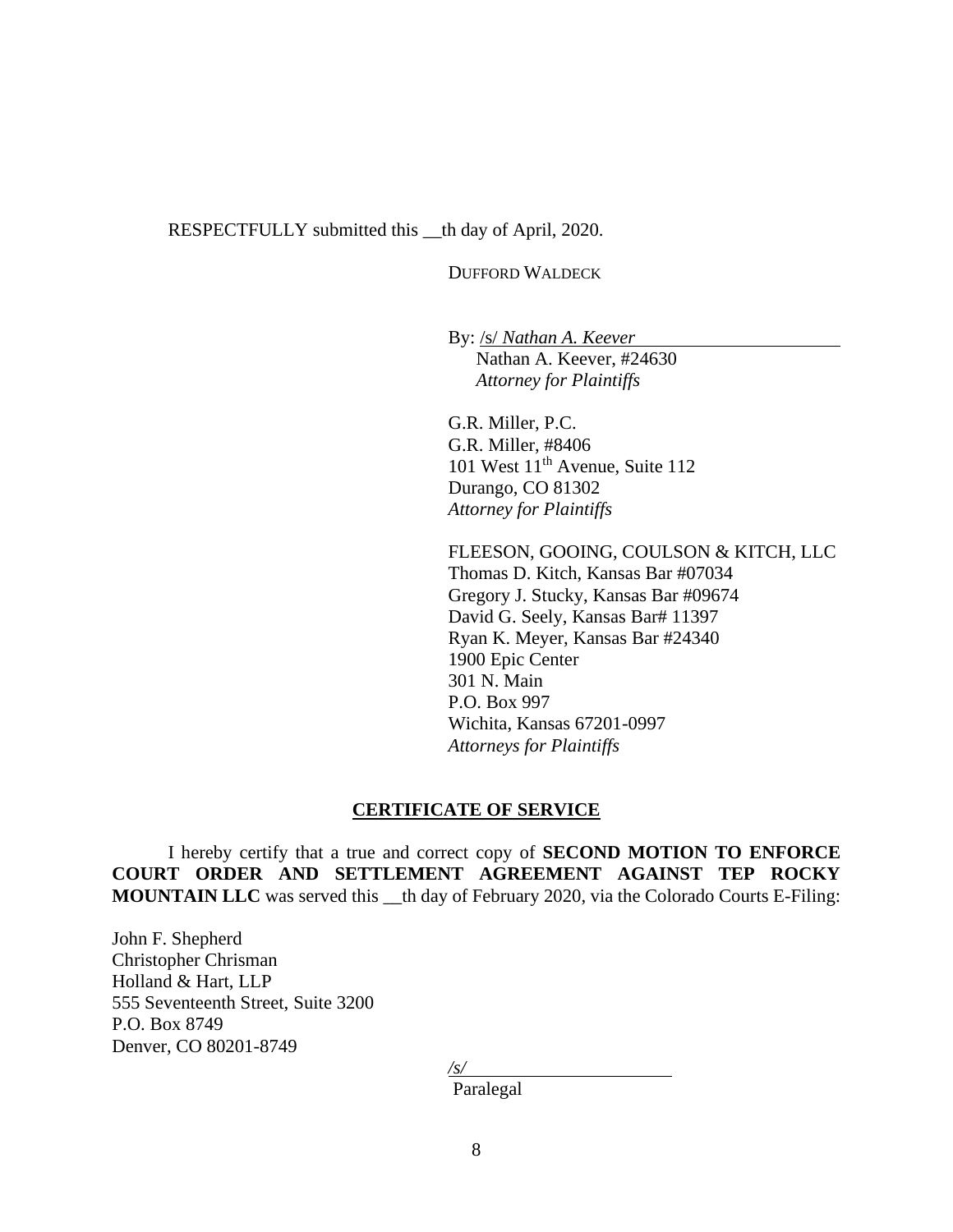| DISTRICT COURT, GARFIELD COUNTY, COLORADO<br>109 8th Street, Suite 104<br>Glenwood Springs, CO 81601                                                                   |                                   |                        |  |  |  |  |
|------------------------------------------------------------------------------------------------------------------------------------------------------------------------|-----------------------------------|------------------------|--|--|--|--|
| <b>Plaintiffs:</b><br>IVO LINDAUER, SIDNEY and RUTH LINDAUER, and<br>DIAMOND MINERALS, LLC,<br>on behalf of themselves and all others similarly situated,              |                                   |                        |  |  |  |  |
| VS.                                                                                                                                                                    |                                   |                        |  |  |  |  |
| Defendant:<br>TEP ROCKY MOUNTAIN LLC, f/k/a WPX Energy Rocky<br>Mountains LLC, f/k/a Williams Production RMT Company<br>LLC and f/k/a Williams Production RMT Company. |                                   |                        |  |  |  |  |
| Nathan A. Keever<br>DUFFORD, WALDECK, MILBURN<br>& KROHN, L.L.P.<br><b>Attorneys for Plaintiffs</b><br>744 Horizon Court, Suite 300                                    | COURT USE ONLY $\square$          |                        |  |  |  |  |
| Grand Junction, CO 81506<br>Telephone:                                                                                                                                 | $(970)$ 241-5500                  | Case Number: 06 CV 317 |  |  |  |  |
| Fax:<br>E-mail:                                                                                                                                                        | $(970)$ 243-7738<br>dwmk@dwmk.com | Courtroom:             |  |  |  |  |
| Attorney Reg. #: 24630                                                                                                                                                 |                                   |                        |  |  |  |  |
| <b>AFFIDAVIT OF MARY ELLEN DENOMY</b>                                                                                                                                  |                                   |                        |  |  |  |  |

STATE OF COLORADO )  $\tilde{)}$  SS COUNTY OF GARFIELD )

I, MARY ELLEN DENOMY ("Affiant") being of lawful age and being first duly sworn, upon oath, do state and affirm as follows:

# **BACKGROUND**

I, Mary Ellen Denomy, being first duly sworn, state from my personal knowledge as follows: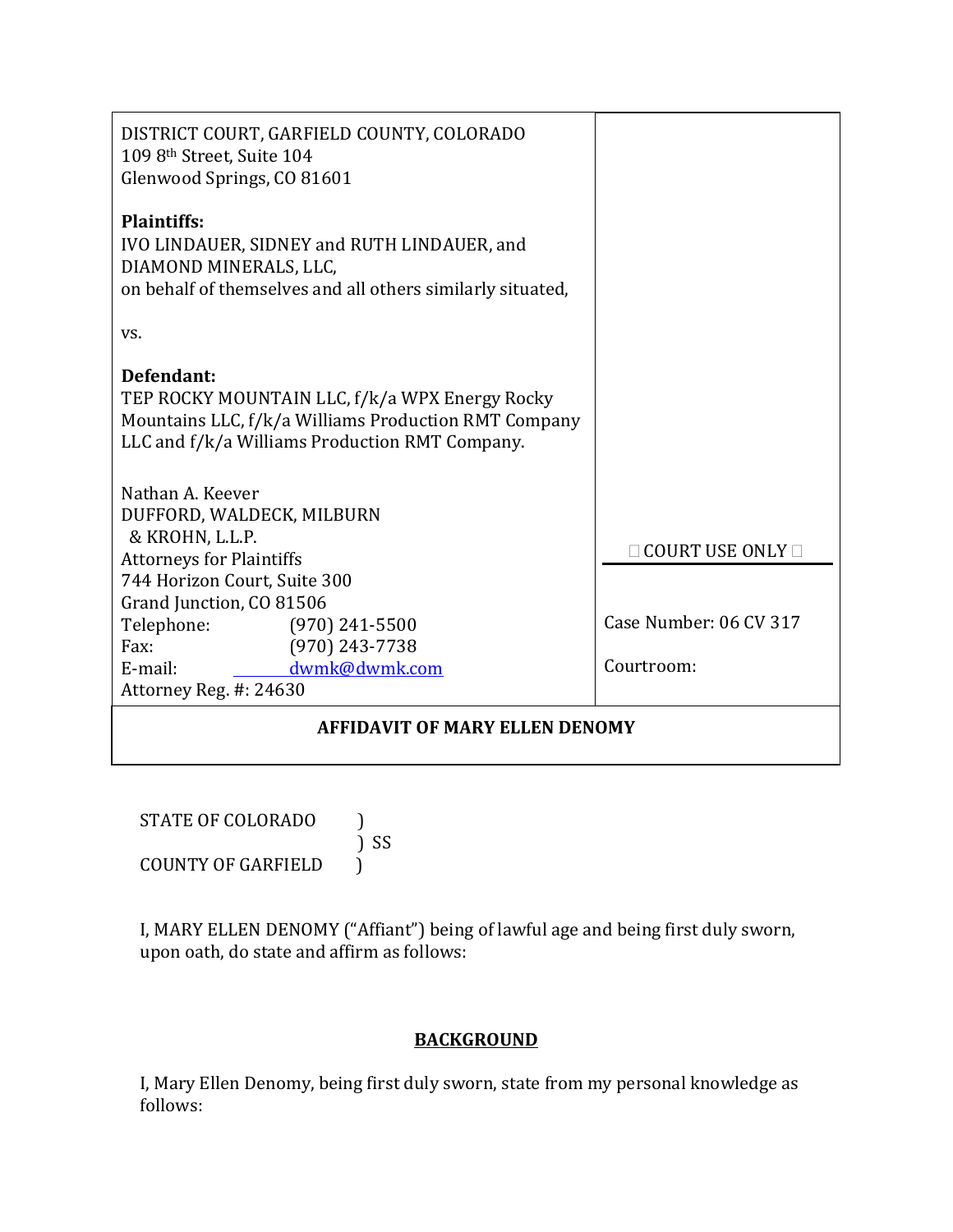- 1. I am over the age of eighteen years and otherwise competent to make this affidavit and am not a party to this action.
- 2. I am a Certified Public Accountant with an MBA and a specialty in oil and gas accounting. For the last twenty years, most of my time has been spent on royalty review and verification, royalty taxation review, and royalty audits for numerous clients encompassing numerous oil and oil and gas companies governmental agencies across the United States.
- 3. I was accepted as an expert for the Settlement Class, in *Lindauer v. Williams Production RMT Company,* Case Number 06 CV 317. I have participated in this case, during the time of discovery, settlement, trial, and subsequent review of the accounting under the Settlement Agreement, and in the prior enforcement action filed in this matter.
- 4. I have reviewed the *Lindauer* Settlement Agreement ("Settlement"). The Settlement Class Members include TEP royalty owners in Garfield County, Colorado, with certain exclusions and opt outs.
- 5. Since the date of the approval of the Settlement, March 20, 2009, Settlement Class Members have received royalty payments form Williams Production RMT Company and Williams Production RMT LLC (referred to collectively as "Williams"), WPX Energy Rocky Mountain, LLC ("WPX"), Terra Energy Partners, LLC ("Terra") and TEP Rocky Mountain, LLC ("TEP").
- 6. I am advised that Williams, WPX and TEP constitute a single entity which changed names over time. To distinguish between the periods this entity has operated under its various names, I will sometimes refer to the names it used during the applicable period.
- 7. For the production months of October 2015, the date Terra acquired WPX through production month June 2016, royalty payments continued to be made to the Settlement Class Members under the name WPX. Beginning with the production month July 2016 royalty payments were made to the Settlement Class Members under the entity's new name TEP.

## **Section 4.4 of the Settlement**

8. Section 4.4 of the Settlement provides in the pertinent part regarding Natural Gas Liquids ("NGLs"):

> With respect to all Royalty Instruments, Williams will account for the value of the NGLs extracted form the gas (using the methodology described in paragraph 2.3). With respect to all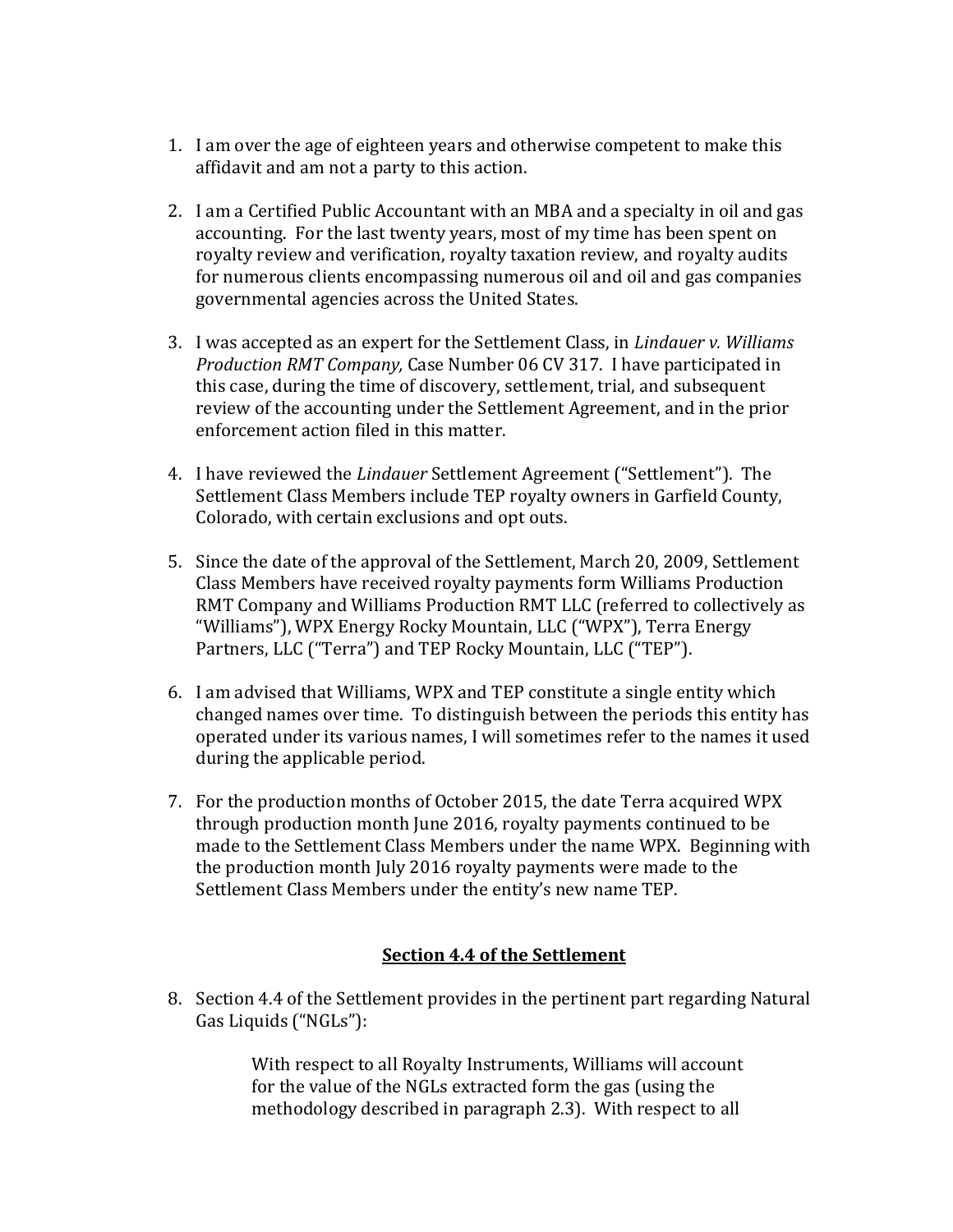Royalty Instruments except those in Categories 8, 9, 11, 12 and 13 on Exhibit A, in accounting for the value of the NGLs extracted from the gas, Williams shall be permitted to deduct 50% of the amount allowed as a processing deduction under the regulations of the Mineral Management Service (the processing deduction will be limited to those costs incurred within a processing plant and will not exceed 1/3 of the value of the NGLs, since the MMS limit on processing costs is 2/3 of the value of the NGLs), but under no circumstances shall Williams be entitled to take any other Deduction when making such calculation.

- 9. Section 4.4 sets out three limitations on NGL processing costs, which can be deducted from royalty paid to the Settlement Class Members. First, deductible processing costs cannot exceed 50% of the amount allowed as processing deduction under the regulations of the Minerals Management Service (now known as the Office of Natural Resources Revenue ("ONRR"). Second, processing deductions are limited to costs incurred within a processing plant. Third, the limit of the processing deductions cannot exceed 1/3rd of the value of the NGLs.
- 10. In June 2019 or soon thereafter, TEP deducted additional processing costs from the Settlement Class Members over and above the processing costs originally deducted from the original royalty payments for every month for the period January 2015 through December 2015.
- 11. The value of NGLs are determined at the tailgate of the plant. (MMS, United States Department of the Interior, Oil and Gas Payor Handbook, Vol. III, Product Valuation, § 7.1.1 pg 7-2) (Ethane, propane, butane and natural gas liquids are all NGLs and are valued as one product (NGLs) at the plant). (Attachment 1).
- 12. Calculation of value of NGLs: I have calculated the value of the NGLs at the tailgate of the processing plant by adding up the NGL product values reported on the remittance statements of Settlement Class Members and subtracting the cumulative NGL costs for transportation, fuel and fractionation reported on the applicable remittance statement. The costs of NGL transportation, fuel and fractionation are incurred downstream from the processing plant. After accumulating the totals for each of the above items for the months January 2015 through December 2015 (the months adjusted by TEP's June, 2019 processing cost adjustments), I then divided each of the totals by the total number of gallons reported as sold from the remittance statements. The per gallon gross value less the per gallon costs calculates the netback value of the NGLs at the tailgate of the processing plant.
- 13. After calculating the netback value of the NGLs at the tailgate of the processing plant, I then calculated the total cost per gallon of the processing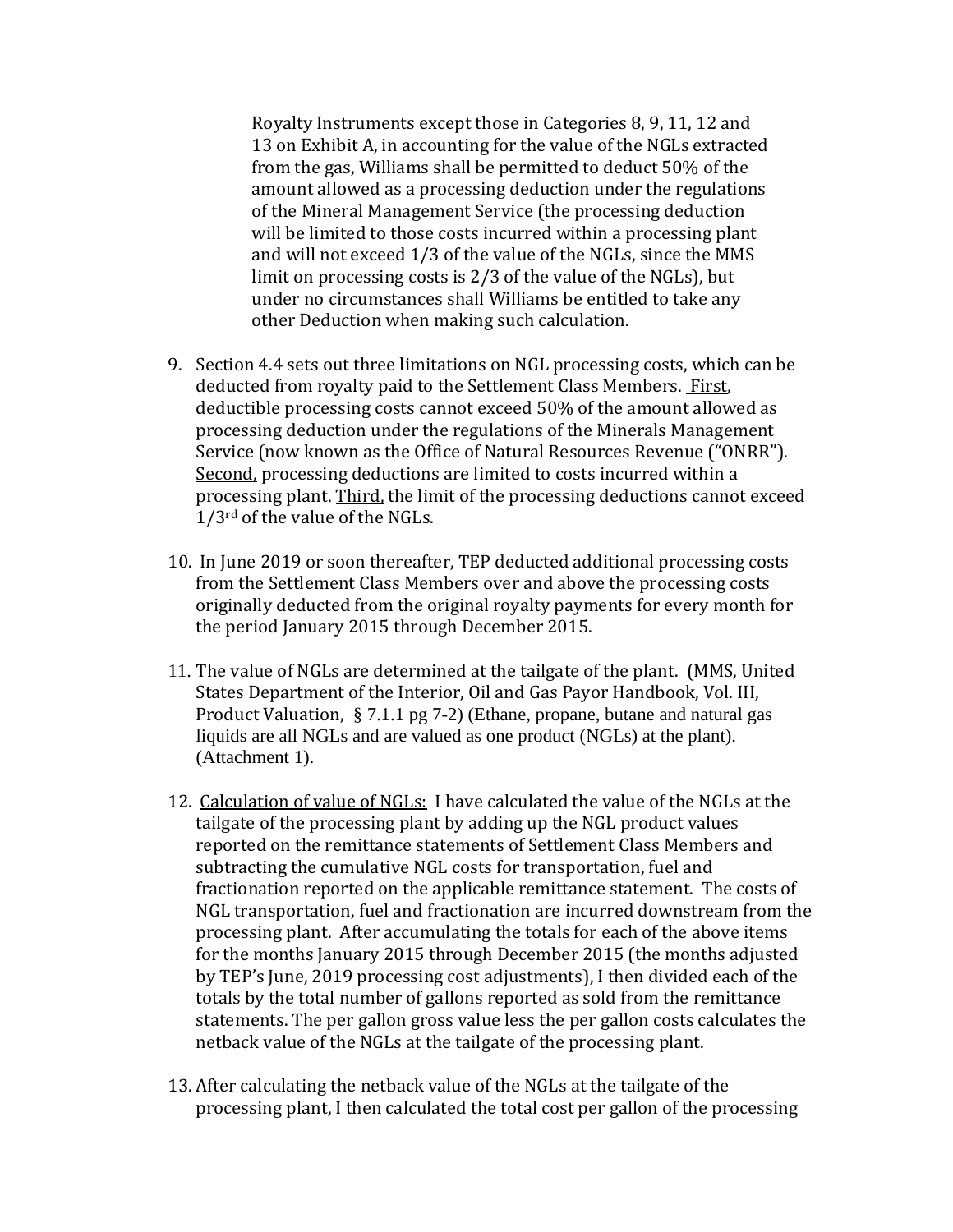costs charged at the plant. This was done by adding up all the NGL processing costs that were deducted from the original royalty payment plus the additional processing costs deducted in June 2019. The total of the two processing charges was then divided by the total gallons to determine the processing cost per gallon.

- 14. The last step in determining compliance with the third limitation was to divide the processing cost per gallon by the netback price per gallon. I then determined the percentage of the processing cost compared to the netback price per gallon. I then applied the 1/3rd limitation to the netback price paid to the Settlement Class Members and compared it the actual processing cost deducted from the royalties. I completed this process for several Settlement Class Members that encompass various categories from the original *Lindauer Class Settlement.* These additional June 2019 processing cost deductions were taken by TEP from numerous Lindauer Class Members.
- 15. After reviewing over 230 wells of the Potter Jolley Ranches Energy CO., LLC's wells that cover various areas, I have found that, with rare exceptions, almost every month for every well has been overcharged for the processing costs. Some of the months and wells were charged exorbitant processing charges that exceeded the netback income by more than 1000%, with some of the costs per gallon being charged up to \$44.00 per gallon. These new and exorbitant processing charges that have now been deducted by TEP have caused many of the Class Settlement Members to not be able to receive any income for many months this year. TEP has kept all of the royalty income of many of the Settlement Class Members to cover these new processing costs, which are far in excess of the deductions allowed costs per the *Lindauer Settlement Agreement.* I have attached the spreadsheet of the calculations for the wells owned by Potter Jolley Ranches as part of this Affidavit as Attachment 2.
- 16. The overcharged deductions total over \$10,000.00 to Potter Jolley Ranches alone. I am unable to determine the cumulative amount of damages due the Settlement Class Members as a result of the breach of the *Lindauer Settlement Agreement, Section 4.4*, as I do not have access to all of the parties that are affected by this breach, but it is apparent that the damages are significant.
- 17. TEP has exclusive access to and control over the data, information, calculations performed and allocations necessary to properly calculate and pay royalty to the Lindauer Settlement Class Members in accordance with the terms of the Lindauer Settlement Agreement.
- 18. TEP has the means and ability to provide the Court with an accounting showing the differences between the actual adjusted royalty payments and what is required by Section 4 of the Lindauer Settlement Agreement and to render an accounting to the court.